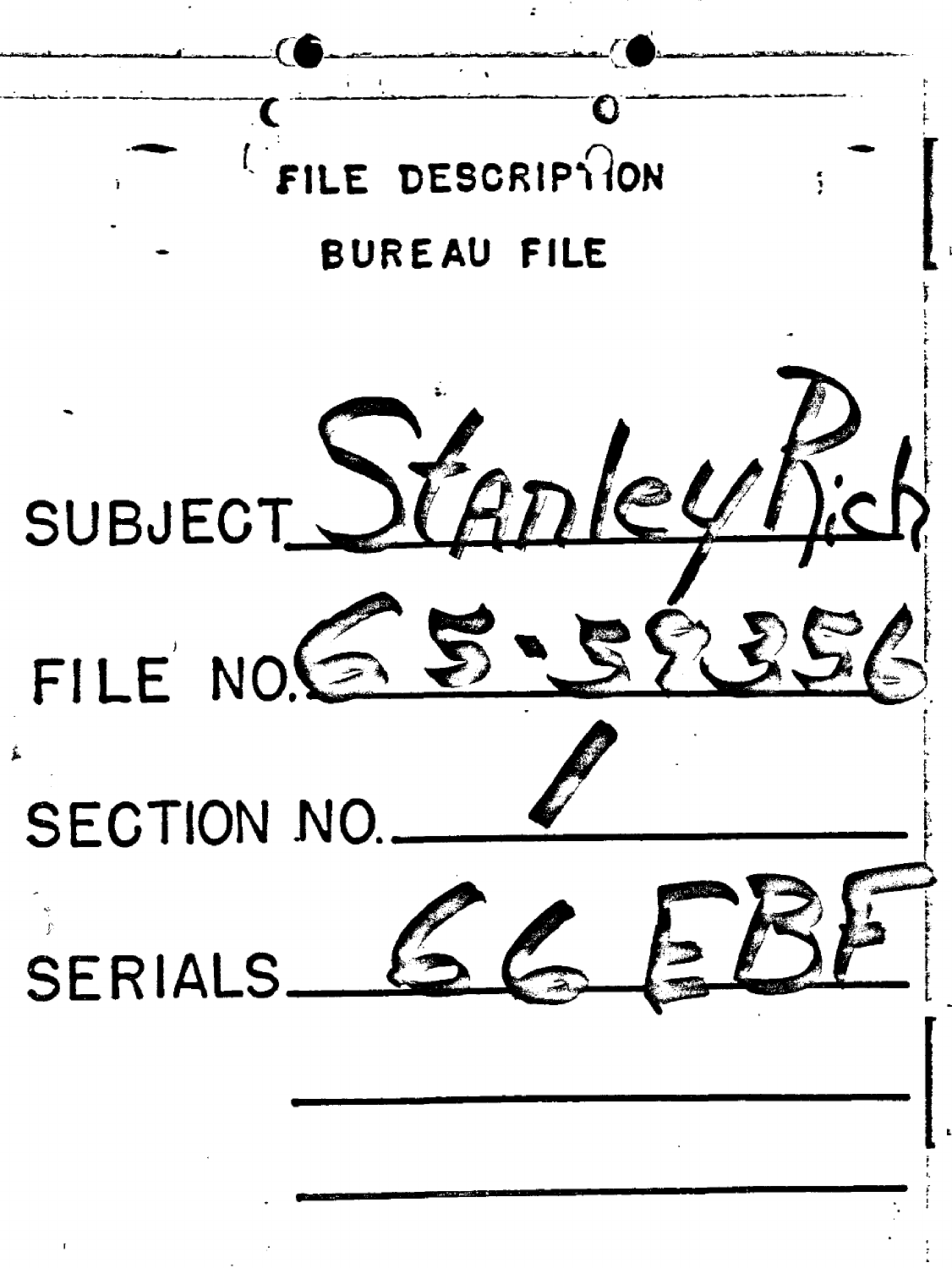# NOTICE

THE BEST COPIES OBTAINABLE ARE INCLUDED IN THE REPRODUCTION OF THE FILE. PAGES INCLUDED THAT ARE BLURRED, LIGHT OR OTHERWISE DIFFICULT TO READ ARE THE RESULT OF THE CONDITION AND OR COLOR OF THE ORIGINALS PROVIDED. THESE ARE THE BEST COPIES AVAILABLE.

À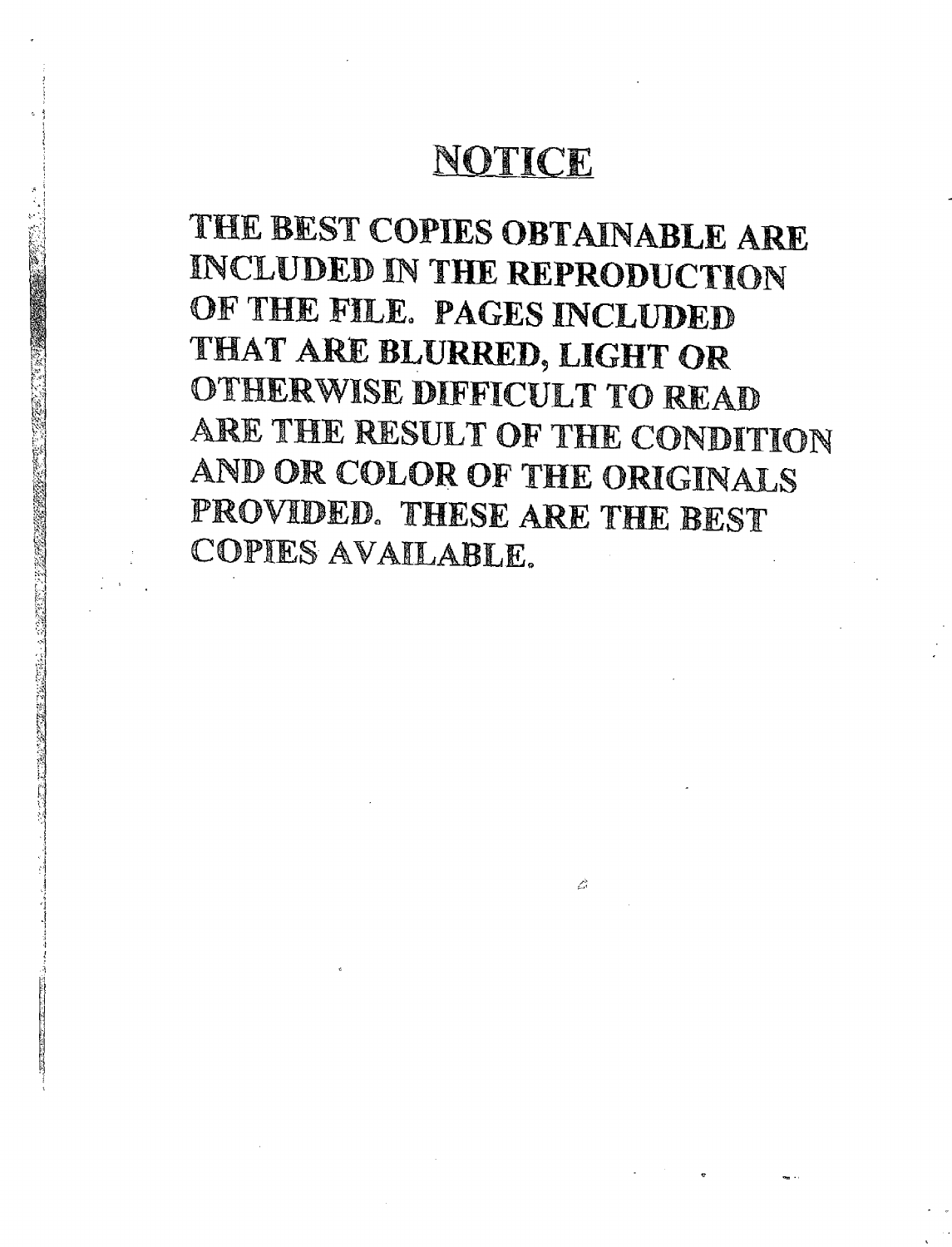|                                      | VOLUME<br><b>Inventory Worksheet</b><br><b>FUSICI (2-18-77)</b> |                                                      | HEI QUARTERS FILES            |               |                             |                           |                                                                                   | REVIEWED BY  | DEU |
|--------------------------------------|-----------------------------------------------------------------|------------------------------------------------------|-------------------------------|---------------|-----------------------------|---------------------------|-----------------------------------------------------------------------------------|--------------|-----|
| <b>File Nex <math>6515735</math></b> |                                                                 |                                                      | Julius Resemberg et al. Tucho |               |                             |                           | Date                                                                              |              |     |
| <b>Serial</b>                        | Date                                                            | <b>Description</b>                                   |                               |               | No. of Pages                |                           |                                                                                   | (month/year) |     |
|                                      | Kunded                                                          | (Type of communication, to, from)                    |                               | <b>Actual</b> | Released                    |                           | Exemptions used or, to whom referred<br><b>Ildentify statute if (b)(3) cited)</b> |              |     |
| مباحا                                | 8/25/50                                                         | Laboratory Work Sheet                                |                               | $\mathcal{S}$ | $\mathcal{Z}_{\mathcal{S}}$ |                           |                                                                                   |              |     |
| $Q_{c}$ /                            | $\frac{5}{16}{15}$                                              | Rich'o application for employment                    |                               | $\frac{3}{4}$ | $\mathbf{3}$                |                           |                                                                                   | بهمكن تسا    |     |
| $\frac{1}{2}$ Qe 2                   | $1^{5/15/45}$                                                   | Personnel Sunsity Questionaire<br>Submarine Signalle |                               |               |                             |                           |                                                                                   |              |     |
| " $Q$ e3                             | $\frac{2}{16}$ /45                                              | Agreement-Signallo W/00P4                            |                               |               |                             | $\mathbf{r}_{\mathbf{q}}$ |                                                                                   |              |     |
|                                      |                                                                 |                                                      |                               |               |                             |                           |                                                                                   |              |     |
|                                      |                                                                 |                                                      |                               | 4             |                             |                           |                                                                                   |              |     |
|                                      |                                                                 |                                                      |                               |               |                             |                           |                                                                                   |              |     |
|                                      |                                                                 |                                                      |                               |               |                             |                           |                                                                                   |              |     |
|                                      |                                                                 |                                                      |                               |               |                             |                           |                                                                                   |              |     |
|                                      |                                                                 |                                                      |                               |               |                             |                           |                                                                                   |              |     |
|                                      |                                                                 |                                                      |                               |               |                             |                           |                                                                                   |              |     |
|                                      |                                                                 |                                                      |                               |               |                             |                           |                                                                                   |              |     |
|                                      |                                                                 |                                                      |                               |               |                             |                           |                                                                                   |              |     |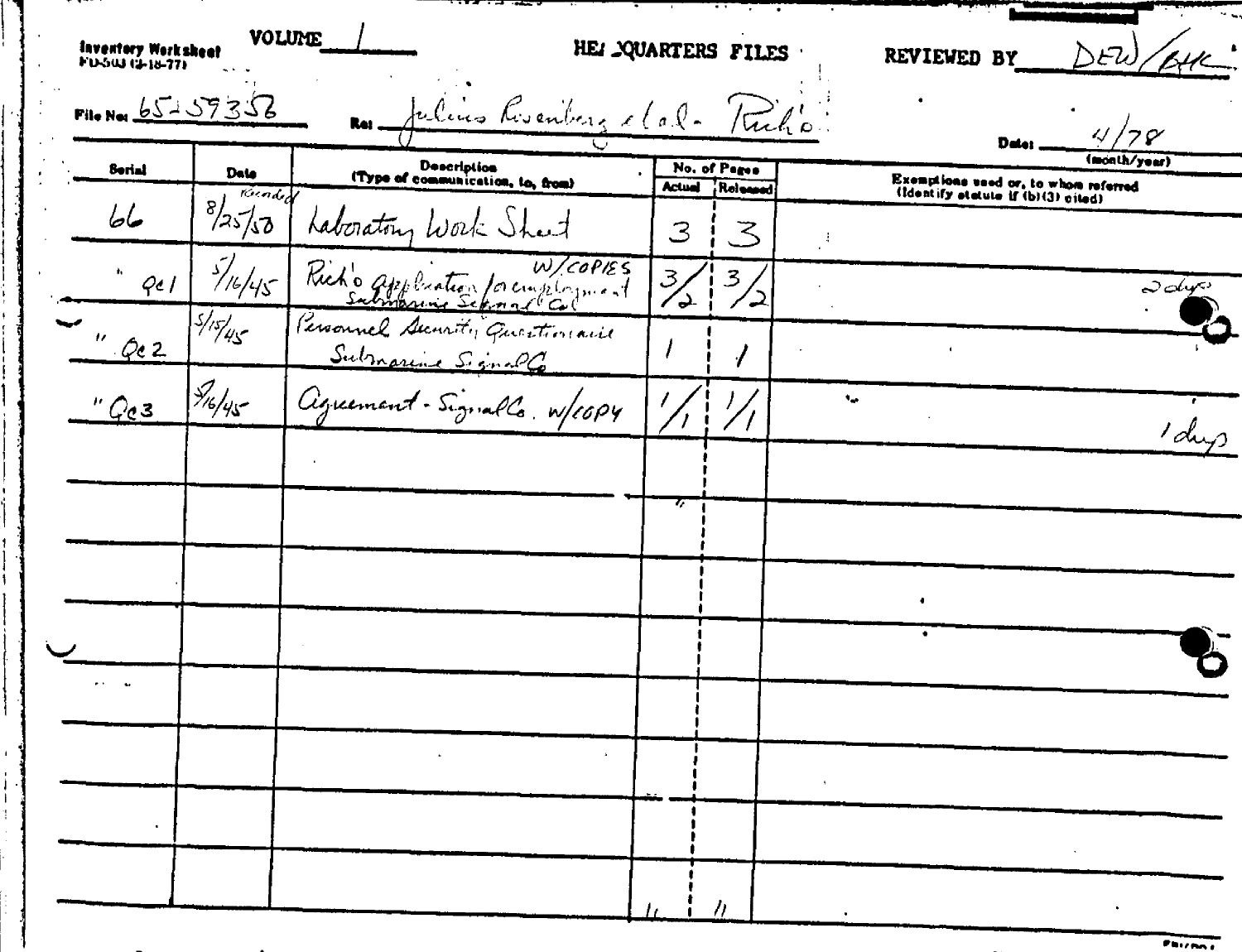FEDERAL BUREAU OF INVESTIGATI NITED STATES DEPARTMENT OF JUS

Recorded  $8/25/50$  ccm

Laboratory Work Sheet

STANLEY ROBERT RICH Re: ESPIONAGE (R)

| Find 1 | 65–59356    |  |
|--------|-------------|--|
| Iah. ∉ | D-120915 AX |  |

LAB. FILE

Date Received: 8-24

New York (65-15395) Examination requested by:

Date of reference communication: let. 8/21/50

Document Examination requested:

Result of Examination:

Examination by: Cadigan

No come Hall miled)<br>No colent HPUC - mew section not I Security File also noident mig seet. windication sub everanything by Cf

Specimens submitted for examination

- Two photographic copies of the Submarine Signal Company, Application Qcl for Employment, dated April 30, 1945, and bearing the signature STANLEY R. RICH.
- Two photographic copies of the Submarine Signal Company. Personnel 2 and address  $Qc2$ Security Questionnaire, dated May 15, 1945, bearing the signature: STANLEY R. RICH.

 $65 - 59356 - 66$ 

Two photographic copies of an Agreement of the Submarine Signal Company, dated May 16, 1945, bearing the signature STANLEY R. RICH.

the signature STAL<br>1 Copy B2, Qc1 used to each to file<br>8-28-50<br>Juille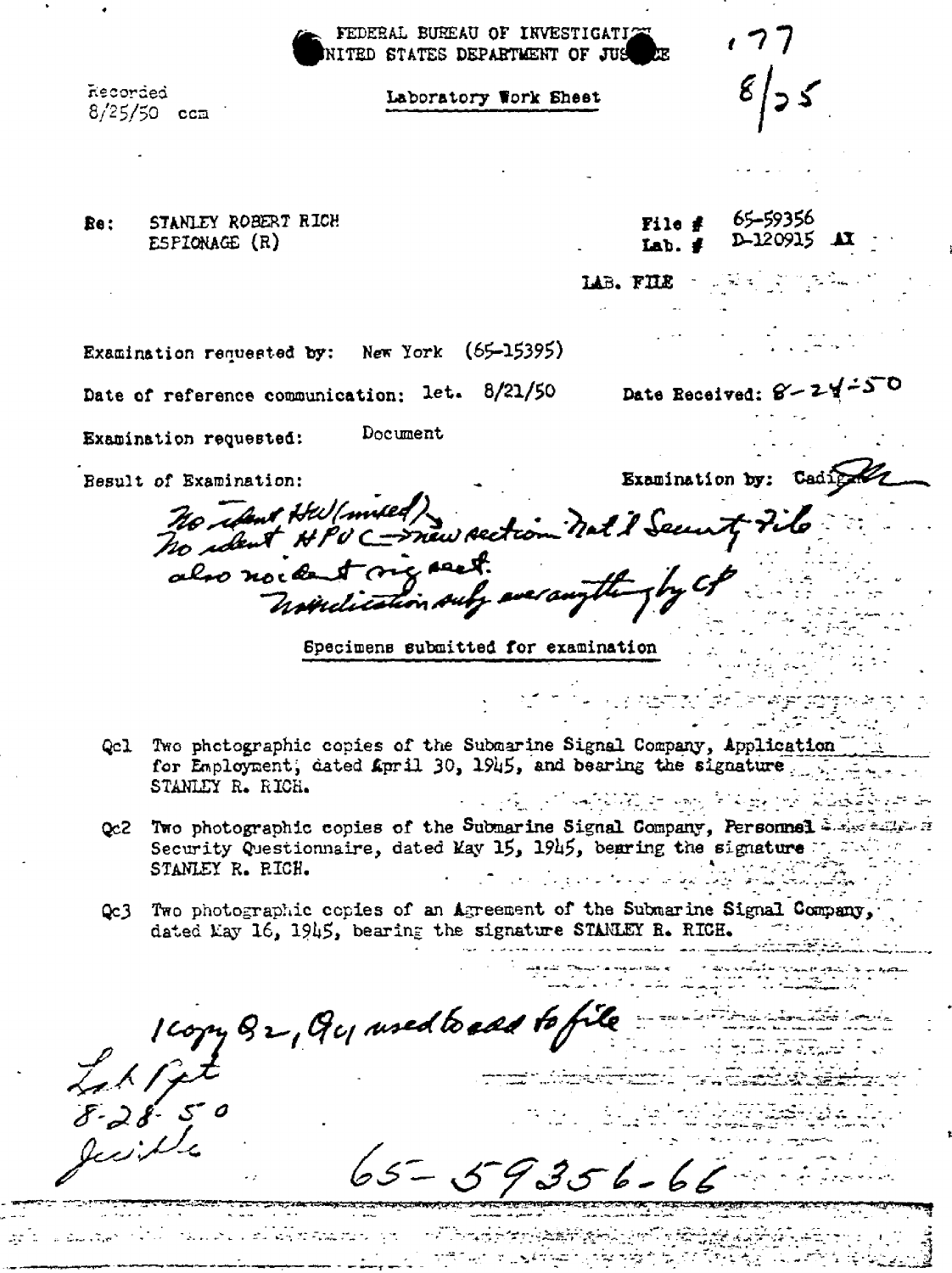FEDERAL BUREAU OF INVESTIGATION UNITED STATES DEPARTMENT OF JUSTICE

Laboratory Work Sheet

**RECORDED**  $8/2$  3/50 %

 $Re:$ STANLEY ROBERT RICH **ESFIONAGE - R** 

 $8/2n$ 

65-59356  $Pile$  $D-121051 - 2X$ Lab.  $\bar{x}$ 

LAB FILE

Date Received: 8/28/50

ce new york cccccudiand

Examination requested by: SAC, New Haven

Date of reference communication: let. 8/24/50

Examination requested:

Document

Result of Examination:

Examination by: K, no colent  $Q$  4, 5 (101-2483 - Solell case)

## Specimens submitted for examination

Two sheets of plain paper bearing typewriting specimens of a Royal KI Iyperritor sutclised by Fadio and appliances sustributore Inc., East  $Q_{9,5}(101 - 2483)$ N.Walter let doled by ? Hoysid Low

7~12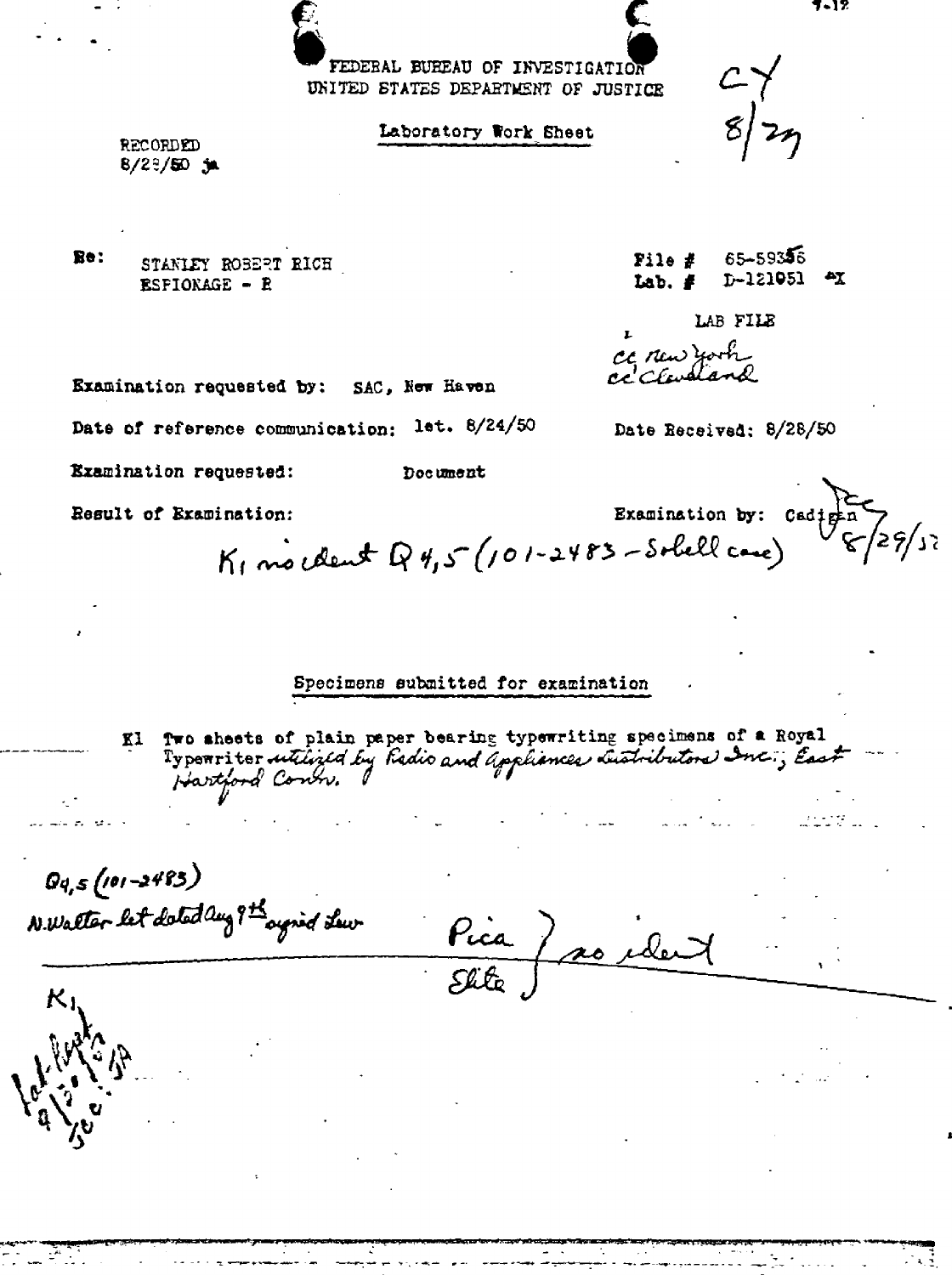FEDERAL BUREAU OF INVESTIGATION UNITED STATES DEPARTMENT OF JUSTICE

## Laboratory Work Sheet

 $9x$  $9/11$ 

File # 65-59356 Lab. # D-121706

Date Beceived: 9/13/50

Lab File

Examination requested by: SAC, New Haven 65-1367

Date of reference communication: let dated 9/11/50

Document Examination requested:

Result of Examination:

Ì

Re: STAKIEY ROEERT RICH

 $EST XAGE - R$ 

ዓ/ጔፈ/50 pjr

Examination by:

 $\sqrt{\tilde{q}}/_{\tilde{q}}$ 4/50

no ideas.

Specimens submitted for examination

K2 Two sheets of paper containg typewriting specimens prepared on a Remington "DeLuxe Remette", Serial # C-1136285/1 Stanley Robert

 $-101 - 2483$  Qy, 5- $K<sub>2</sub>$   $t.a.d$  likewa



k)

 $9 - 12$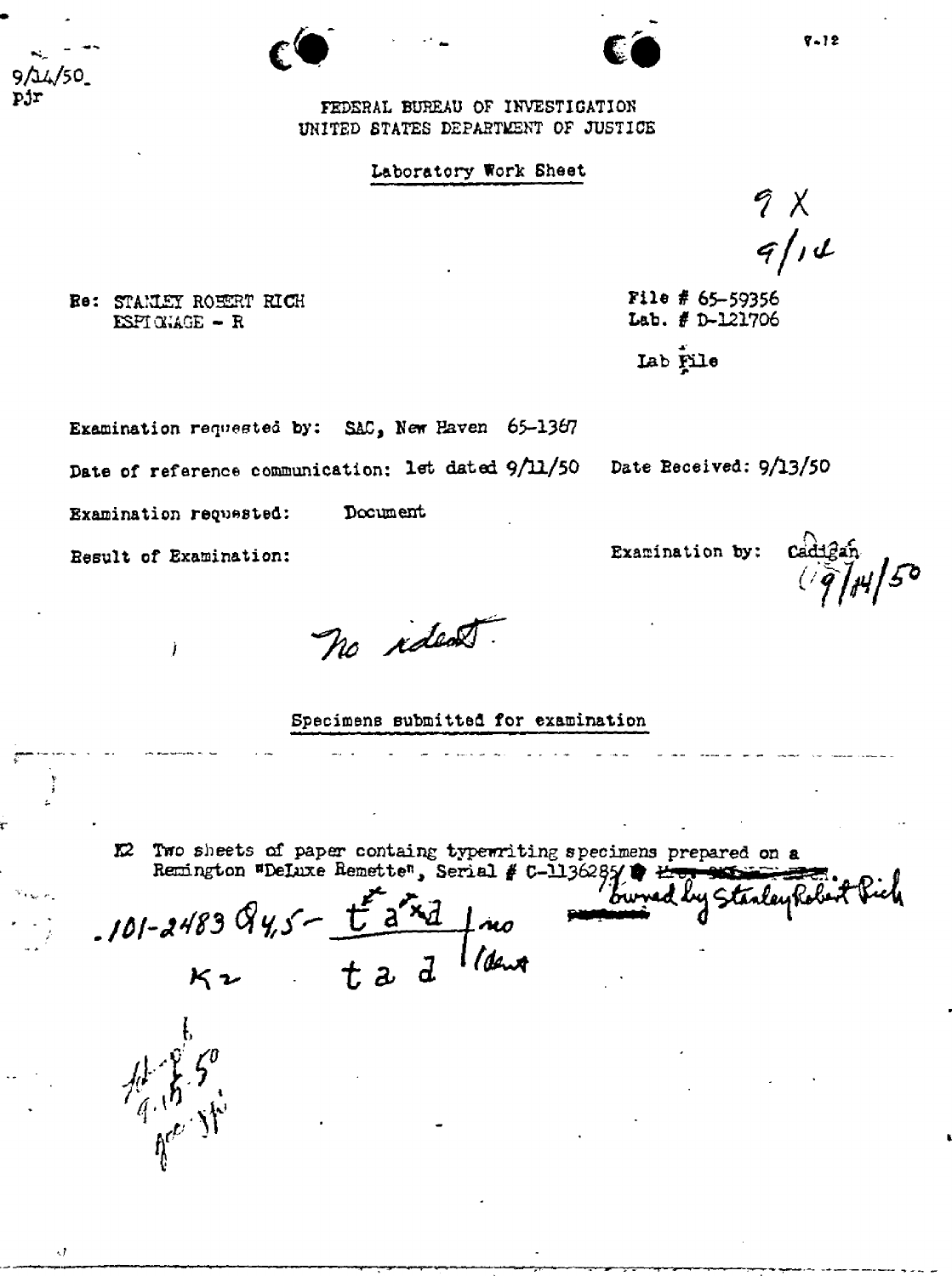|                                                                                                                                                                                     | SUBMARINE SIGNAL COMPANY                         |                   |                 |                                                       |                                         |
|-------------------------------------------------------------------------------------------------------------------------------------------------------------------------------------|--------------------------------------------------|-------------------|-----------------|-------------------------------------------------------|-----------------------------------------|
|                                                                                                                                                                                     | APPLICATION FOR EMPLOYMENT                       |                   |                 | $5 - 16 - 145$                                        |                                         |
| Fill our completely in own hardwriting. Information will be treated as confidential.                                                                                                |                                                  |                   |                 |                                                       |                                         |
| For what position are you applying? REVEARCH & DEVELOPMENT                                                                                                                          |                                                  |                   |                 |                                                       |                                         |
| Have you previously filed application with as? MO                                                                                                                                   |                                                  |                   |                 | U. S. Social Security Regimention Number? 027-22-0945 |                                         |
| $Name-Mn$ . STANLEY R. RICH                                                                                                                                                         |                                                  |                   |                 | Dute APR. BO. 1945                                    |                                         |
| -61<br>Permanent Address                                                                                                                                                            | LINNAEAN ST., CAMBROGE 38, MASS. Phone ELOY 3182 |                   |                 |                                                       |                                         |
| Present Address<br>ا ساھ                                                                                                                                                            | LINNAEAN ST, CAMBRIDGE 88, MASS POOR ELIOT BIBE  |                   |                 |                                                       |                                         |
| Age $27\,\mathrm{/g}$ Date of Birth Oct 21, 1917 Place of Birth Naw York, N.Y.                                                                                                      |                                                  |                   |                 |                                                       |                                         |
| Are you a citizen of U.S.A.? YES                                                                                                                                                    | If Naturalized, state when.                      |                   |                 |                                                       |                                         |
| Height $5 - 5$ Weight<br>- 170                                                                                                                                                      | Birth place of Partners                          |                   |                 | Nother U.S.A. (N.Y.C.) Father ODESSA, RUSSIA          |                                         |
| Married Single, Mildow or Widower, Separated, Diverced?                                                                                                                             |                                                  |                   |                 | Number Dependent Children?                            |                                         |
| Relationship of other dependents.                                                                                                                                                   |                                                  |                   |                 |                                                       |                                         |
| <b>Hustand</b> (Employed)<br>I married is                                                                                                                                           | Positico?<br><b>No</b>                           |                   | Where?          |                                                       |                                         |
| Wife                                                                                                                                                                                |                                                  |                   |                 |                                                       |                                         |
| What foreign languages can you speak or write fluently? FRENCH                                                                                                                      |                                                  |                   |                 | By what bonding company?<br>Military Training Nonet   |                                         |
| Name and position of any relatives in our employ. $N \in \mathbb{R}$<br>In case of emergency whom shall we notify?                                                                  | WIFE                                             | <b>SHIREY RKH</b> |                 | 41 LINNACAN DE                                        | <b>EUIT 3122</b>                        |
| Any Physical Defects?<br>NONE                                                                                                                                                       | Relationship<br>Describe? —                      | Nunz              |                 | <b>Address</b><br>Do you wear glasses? NJO            |                                         |
|                                                                                                                                                                                     | <b>EDUCATION</b>                                 |                   |                 |                                                       |                                         |
| School or College                                                                                                                                                                   | Where Located                                    | <b>From Year</b>  | اساسعده         | Course of States                                      | Phone<br>Die Yap                        |
| 7.5. SZ                                                                                                                                                                             |                                                  |                   | To Year<br>1927 | ٠                                                     |                                         |
| <b>DE PIBLION</b><br>. .                                                                                                                                                            | New York, N.Y.<br>New Yiza, N.Y.                 | 1929              | 1933            | ÷.                                                    |                                         |
| SITT CALLEDE, N.Y.                                                                                                                                                                  | NEW YIEK, NE.                                    | 1933              | 4291            | ELSC. ENG.                                            |                                         |
|                                                                                                                                                                                     | BRUCKN, NY.                                      | 1940              | 1442            | ELEC. ENL.                                            |                                         |
|                                                                                                                                                                                     |                                                  |                   |                 |                                                       |                                         |
| <b>Grade School</b><br>Preparatory or High School<br>College or University SCHOOL OF<br>Other Schools BKI-N. Third. 1NST.<br>Correspondence Courses<br>Are you studying now?<br>No. | What?                                            |                   | Where?          |                                                       |                                         |
|                                                                                                                                                                                     |                                                  |                   |                 |                                                       |                                         |
|                                                                                                                                                                                     |                                                  |                   |                 |                                                       | Craduse<br>Yra.<br>YES<br>Bee<br>Degree |
|                                                                                                                                                                                     |                                                  |                   |                 | جند                                                   |                                         |

ļ  $\frac{1}{2}$ 

 $\pm$ 

.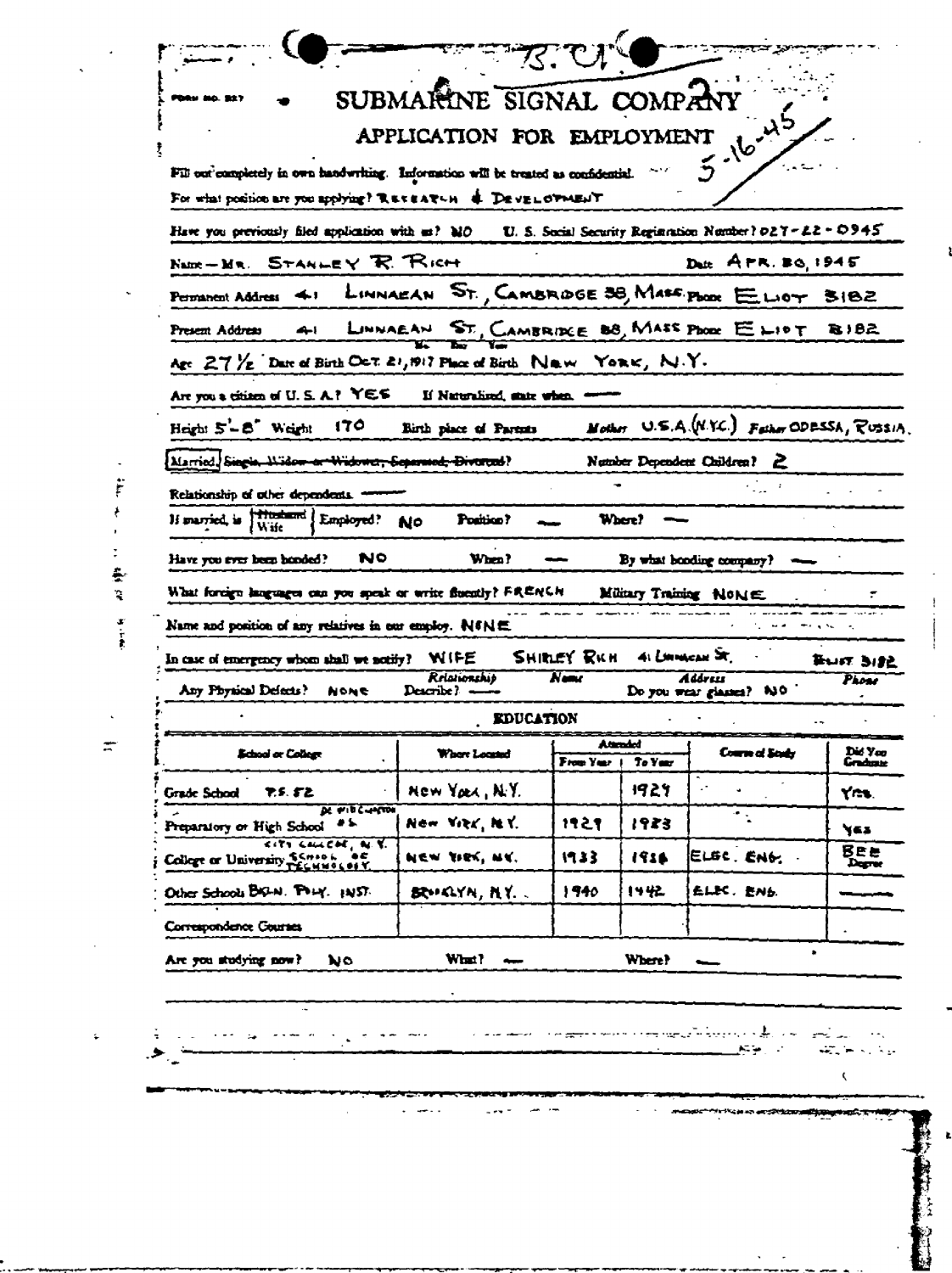| Te.<br>From<br>Date<br>Date<br>No Yr.<br>Mo Yr.                                    | <b>Shape of Company</b>                     |                   |                                                                                                                                                                       | <b>Elect of Business</b>                   | Patrice Yan Hate          |
|------------------------------------------------------------------------------------|---------------------------------------------|-------------------|-----------------------------------------------------------------------------------------------------------------------------------------------------------------------|--------------------------------------------|---------------------------|
| 10/38 2/40                                                                         | US NAVY, BU ORDNANLE<br>TORPON PESIEN SECT. |                   | WASH. D.C.                                                                                                                                                            | ORPAANCE<br>DESISH                         | <b>JUNIOR</b><br>ERPINEES |
|                                                                                    |                                             | $\mathbb{R}^n$ at | والموالية والراجع والمرابط المتوارد                                                                                                                                   |                                            |                           |
| 2240443                                                                            | <b>US NAVY RADO</b><br>MATERIAL DEFILE      |                   | U.S. NAVY YARD, N.Y.                                                                                                                                                  | RADIO, UNDE WATER OUTSIDE<br><b>TOURD</b>  | <b>SUPER HEINE</b>        |
|                                                                                    | WAVY YARD, N.Y.                             |                   | <b>BIKLAI</b> . , <b>N.Y.</b>                                                                                                                                         | INSTALLATION,<br>MAINTENANCE.              | ENGINEER                  |
| 14/43<br>15/45                                                                     | HARVARD UNIV.<br>NNDCRWATER                 |                   | LAMBRIDE & MACC.                                                                                                                                                      | <b>LASEARE</b>                             | Bre-WL<br><u>RESEARCH</u> |
|                                                                                    | SOUND LAB.                                  |                   |                                                                                                                                                                       |                                            | ASSOCIATE                 |
|                                                                                    |                                             |                   |                                                                                                                                                                       |                                            |                           |
|                                                                                    |                                             |                   | REFERENCES OTHER THAN FORMER EMPLOYERS OR RELATIVES                                                                                                                   |                                            |                           |
| <b>Now</b>                                                                         |                                             |                   | معطفت                                                                                                                                                                 | <b>Thuriness Ponition</b>                  | State Whether Relative    |
| <b>R.L. PETTER</b>                                                                 |                                             | IR M.O.           | NEW VIRK NAVYNARD                                                                                                                                                     | CHIPF INVECTOR                             | No                        |
|                                                                                    |                                             |                   |                                                                                                                                                                       |                                            |                           |
|                                                                                    |                                             | H ARVARD.         | UNIV.                                                                                                                                                                 | RESEARCH ASSO                              | NO.                       |
| DZ. HARNO KNAUS<br>DR. L.D. LEET<br>Draft Information - Present classification. 2B |                                             |                   | NADERWATER SOUND LAP<br>A ARYARD AMIN.                                                                                                                                | <b>RROFFESSOR OF</b><br><b>GEO-THYSICE</b> | alo.                      |
| How long have you resided at present address? $1\frac{1}{2}$                       |                                             |                   | Have you ever been classified 4F or Limited Service?fxt<br>YEARS.<br>With whom among those connected with this company are you acquainted? E.E. TVENER., V.H. EEHIPPE |                                            |                           |
| 11. 子どと げんをたし                                                                      | RICHARDSON N. RIORDAN                       |                   |                                                                                                                                                                       |                                            |                           |
| In what manner did you hear of this opening? THROU+H                               |                                             |                   | EE TOENER                                                                                                                                                             |                                            |                           |
| attach fiere                                                                       |                                             |                   | State fully types of work in which you are proficient.                                                                                                                |                                            |                           |
| RECENT SNAPSHOT<br>OR PHOTOGRAPH                                                   |                                             | RE SEARCH         |                                                                                                                                                                       | EVELOTMENT ON : ALONSTICS & CONNON KATION  |                           |
| DATE TAKEN?                                                                        |                                             |                   |                                                                                                                                                                       |                                            | TRANSMISSION LINES.       |
| .Nov. <sub>1</sub> 1944.                                                           |                                             |                   | TESTING AND EVALUATION IN REFEARCH.                                                                                                                                   |                                            |                           |
|                                                                                    |                                             |                   |                                                                                                                                                                       |                                            | بالتصبية ووساعهم بالدب    |
|                                                                                    |                                             |                   | If employed, when can you report for work? MAY 16                                                                                                                     |                                            |                           |
|                                                                                    |                                             |                   | What starting salary will you accept? 6000                                                                                                                            |                                            |                           |

بالمعوج فيها بها  $\label{eq:4} \begin{aligned} \mathcal{L}_{\text{eff}}^{\text{max}} = \frac{1}{2} \int_{\mathcal{M}} \mathcal{L}_{\text{eff}}^{\text{max}} \, \mathcal{L}_{\text{eff}}^{\text{max}} \, \mathcal{L}_{\text{eff}}^{\text{max}} \, \mathcal{L}_{\text{eff}}^{\text{max}} \, \mathcal{L}_{\text{eff}}^{\text{max}} \, \mathcal{L}_{\text{eff}}^{\text{max}} \, \mathcal{L}_{\text{eff}}^{\text{max}} \, \mathcal{L}_{\text{eff}}^{\text{max}} \, \mathcal{L}_{\text{eff}}^{\text{max}} \, \mathcal$ 

أتبادي

**A PARA A CARACTER** en la la la partie de la completa del control de la completa de la completa de la completa de la completa de l<br>La completa de la completa de la completa de la completa de la completa de la completa de la completa de la co دي.<br>سواجب جوري .eritme and

 $\bar{\zeta}$ 

 $\sim 10^{11}$  .

ر<br>مان دارالاروپایی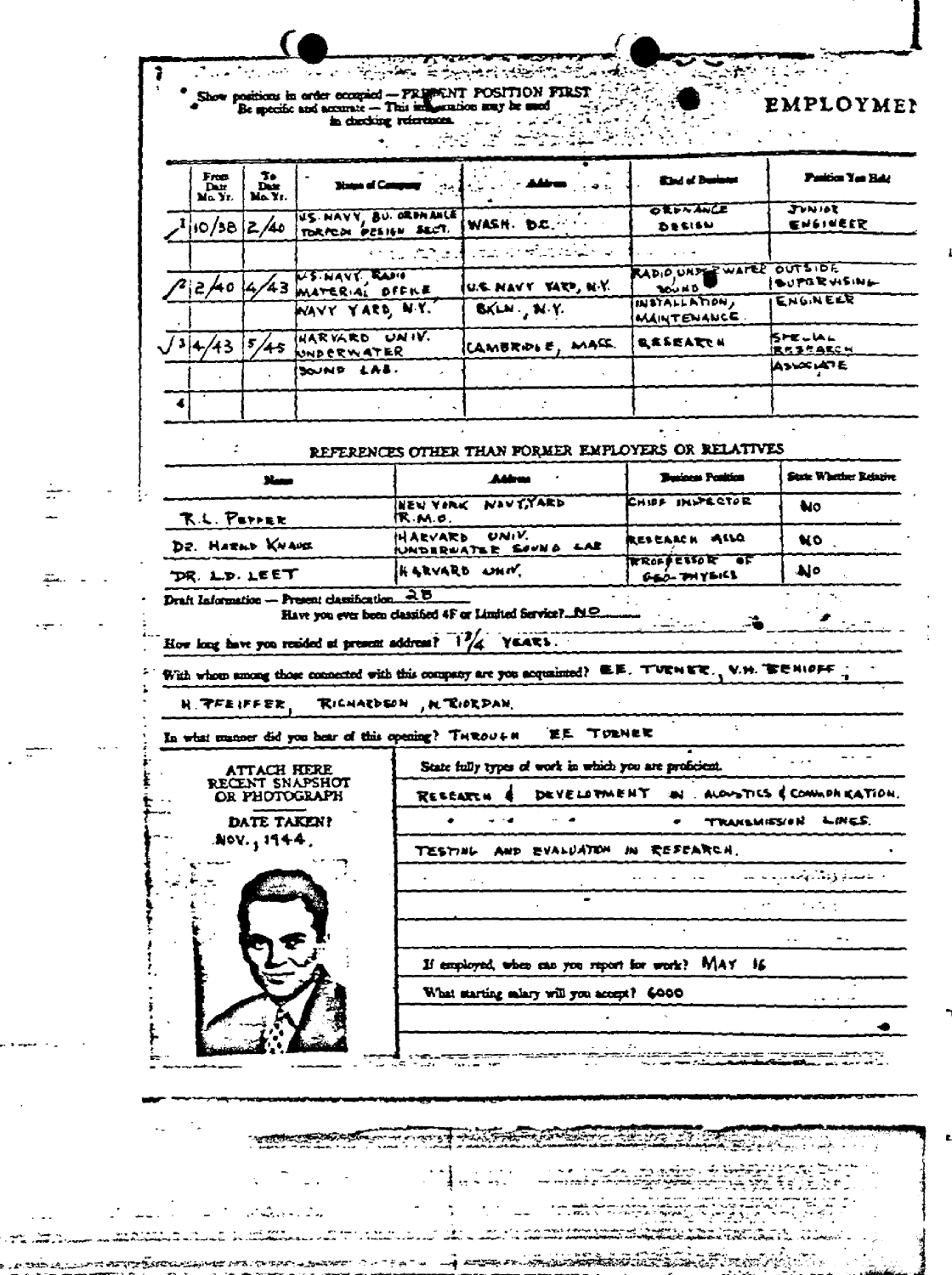| प् <i>र, हर</i> ू |  |  |
|-------------------|--|--|
| ENT RECC          |  |  |
|                   |  |  |

 $\mathcal{A}$ 

|                                                                                                           | ENT                              | <b>RECORD</b>                                                                                |                                                                                                                                                                                                                                  |                                                           |                                      |                              |
|-----------------------------------------------------------------------------------------------------------|----------------------------------|----------------------------------------------------------------------------------------------|----------------------------------------------------------------------------------------------------------------------------------------------------------------------------------------------------------------------------------|-----------------------------------------------------------|--------------------------------------|------------------------------|
|                                                                                                           |                                  | Sehry                                                                                        |                                                                                                                                                                                                                                  |                                                           |                                      |                              |
|                                                                                                           | Salary<br>Waa<br>You<br>Sored    | Via<br>Lat                                                                                   | 'Reace for Lucving                                                                                                                                                                                                               | Nesse of Person<br>Under Winger<br>Separvision You Worked | <b>Ela Pontina</b>                   | 'His Presex Address          |
|                                                                                                           | ೭ೲ                               | ەمع                                                                                          | TRANSFER TO NEWYORK<br>цьо <i>- Сомыні ве</i> гіркі                                                                                                                                                                              | JONN STEERATO                                             | <b>TRINGTON L</b><br><b>BAGINEER</b> | KE NAVI, BU OBA<br>NAM. D.C. |
|                                                                                                           |                                  |                                                                                              | $\mathcal{F}=\mathcal{F}_{\mathcal{F}}$<br>CELAASED TO HARVARY                                                                                                                                                                   |                                                           |                                      |                              |
|                                                                                                           | 2000                             | 4038                                                                                         | TO SO RESEARCH BASES JOHN F. BIDENBURG<br>UPON IDEAS SUBMITTED                                                                                                                                                                   |                                                           | <b>ENGINARE</b><br>IN CHARSE         | NAVY YARD, N.C.              |
|                                                                                                           |                                  |                                                                                              | TO AU SHIPS                                                                                                                                                                                                                      |                                                           | <b>RADIO, SUMMO</b><br>SPETIAN       | BKLN, N.V.                   |
|                                                                                                           | أطكوه                            | 7680                                                                                         | CLASING OF<br>ABORATIEY.                                                                                                                                                                                                         | DR. C.T. BOKER                                            | <b>ASSOCIATE</b><br><b>PIRECTIR</b>  | HARVARD, UNIV.               |
|                                                                                                           |                                  |                                                                                              |                                                                                                                                                                                                                                  |                                                           |                                      |                              |
|                                                                                                           |                                  |                                                                                              |                                                                                                                                                                                                                                  |                                                           |                                      |                              |
|                                                                                                           |                                  | $\mathcal{R}$                                                                                | $\sim$ $\sim$<br>√.                                                                                                                                                                                                              | Do Nor Warry Brace Two Lore                               |                                      |                              |
|                                                                                                           |                                  | Physical Handicaps-                                                                          |                                                                                                                                                                                                                                  |                                                           |                                      |                              |
| المناسكتك                                                                                                 |                                  | General Health Report -                                                                      |                                                                                                                                                                                                                                  |                                                           |                                      |                              |
| <b>CILE</b> -                                                                                             |                                  |                                                                                              |                                                                                                                                                                                                                                  |                                                           |                                      |                              |
| مستوجب ومواردتهم                                                                                          |                                  | To start in Department                                                                       |                                                                                                                                                                                                                                  | lles                                                      |                                      |                              |
|                                                                                                           | m dare                           |                                                                                              | ard rathanne                                                                                                                                                                                                                     |                                                           |                                      | CLOCK NO. $E \phi \in C$     |
| 25. <del>.</del>                                                                                          |                                  |                                                                                              | 11                                                                                                                                                                                                                               | M. at rate of                                             | 70. .                                | $P = 29$                     |
|                                                                                                           |                                  |                                                                                              |                                                                                                                                                                                                                                  | Clectrical                                                |                                      |                              |
|                                                                                                           |                                  |                                                                                              |                                                                                                                                                                                                                                  |                                                           |                                      |                              |
|                                                                                                           |                                  |                                                                                              |                                                                                                                                                                                                                                  |                                                           |                                      | ಾತ್ರಿಗಳು                     |
|                                                                                                           |                                  |                                                                                              |                                                                                                                                                                                                                                  |                                                           |                                      | ur. Clea                     |
|                                                                                                           |                                  | <b>EURTH CERTIFICATE</b>                                                                     |                                                                                                                                                                                                                                  |                                                           | Interviewed By <sub>con</sub>        |                              |
|                                                                                                           |                                  |                                                                                              |                                                                                                                                                                                                                                  |                                                           |                                      |                              |
|                                                                                                           | RATI                             | وتوصين والقصاري                                                                              | 나                                                                                                                                                                                                                                | 110 per with 40 line<br>O                                 |                                      |                              |
|                                                                                                           |                                  |                                                                                              |                                                                                                                                                                                                                                  |                                                           |                                      |                              |
|                                                                                                           | -75<br>.                         |                                                                                              |                                                                                                                                                                                                                                  |                                                           |                                      |                              |
|                                                                                                           | والعدالى                         |                                                                                              |                                                                                                                                                                                                                                  |                                                           |                                      |                              |
|                                                                                                           | .<br>ι.                          |                                                                                              |                                                                                                                                                                                                                                  |                                                           |                                      |                              |
|                                                                                                           | Dutc                             |                                                                                              |                                                                                                                                                                                                                                  |                                                           |                                      |                              |
|                                                                                                           | سي                               |                                                                                              |                                                                                                                                                                                                                                  |                                                           |                                      |                              |
|                                                                                                           |                                  |                                                                                              |                                                                                                                                                                                                                                  |                                                           |                                      |                              |
| $-5.15 - 3.5$                                                                                             |                                  |                                                                                              |                                                                                                                                                                                                                                  |                                                           |                                      |                              |
|                                                                                                           | regular power of group of the    |                                                                                              |                                                                                                                                                                                                                                  |                                                           |                                      |                              |
|                                                                                                           |                                  |                                                                                              |                                                                                                                                                                                                                                  |                                                           |                                      |                              |
|                                                                                                           |                                  |                                                                                              | ACCEPTED MARKED MARKED                                                                                                                                                                                                           |                                                           | Tista L                              |                              |
| ۔ سب عد<br><u>rithilir</u><br>en.<br>en de la partie de la partie<br><b>phromecom</b><br>SAMBURGA DA      |                                  |                                                                                              | er i kalendering dan kaman kaman dan kaman di sebagai dan dan dari 1990. Dan 1990 dan 1990 dan 1990 dan 1990 d<br>Dan kalendaran dan kaman dan terdapat dan terdapat dan disebut dari 1990 dan 1990 dan 1990 dan 1990 dan 1990 d |                                                           |                                      |                              |
|                                                                                                           |                                  |                                                                                              |                                                                                                                                                                                                                                  |                                                           |                                      |                              |
| en 1979 (f. 1979)<br>1982 - George Stadt, Amerikaansk politik<br>1982 - George Stadt, Amerikaansk politik | Та жең <del>езді</del> н атамбат | أتقدم والمحولات والمستعين والمستحدث والمحاربة والمتواطئ المتواطن<br>lencato in contemporario | 지금지금 (1989년년 2019년 10월 6일 6월 6일 10월 10월                                                                                                                                                                                          | مانیکانی، عینی و دنیای این این دی این این داردی در شناست  | الرضف كأوجزت أجولاء                  |                              |

نصحب

 $\,$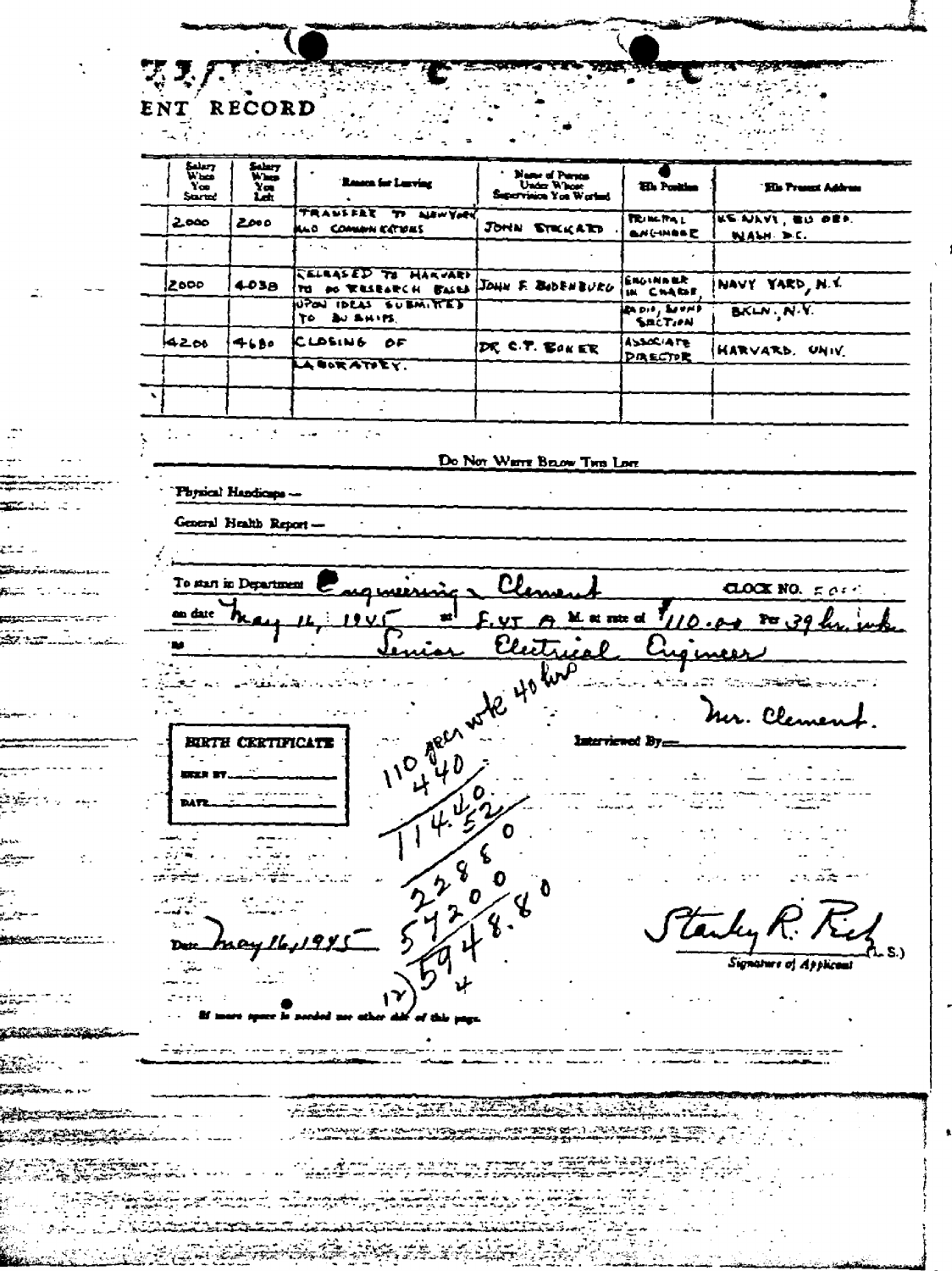| $\mathcal{L}_{\mathbf{X}}$ , ,                                                                                                                                       |                                                                                                                        |                                    |               |                                                           |                                             |
|----------------------------------------------------------------------------------------------------------------------------------------------------------------------|------------------------------------------------------------------------------------------------------------------------|------------------------------------|---------------|-----------------------------------------------------------|---------------------------------------------|
| <b>DI MÒ, 627</b>                                                                                                                                                    | SUBMARINE SIGNAL COMPANY                                                                                               |                                    |               |                                                           |                                             |
|                                                                                                                                                                      | APPLICATION FOR EMPLOYMENT                                                                                             |                                    |               | $5 - 16 - 45$                                             |                                             |
|                                                                                                                                                                      |                                                                                                                        |                                    |               |                                                           |                                             |
| Fill out completely in own handwriting. Information will be treated as confidential.<br>For what position are you applying? RESEARCH & DEVELOPMENT                   |                                                                                                                        |                                    |               |                                                           |                                             |
| Have you previously filed application with as? NO                                                                                                                    |                                                                                                                        |                                    |               | U. S. Social Security Registration Number? 027-22-0945    |                                             |
| NEE-NR. STANLEY R. RICH                                                                                                                                              |                                                                                                                        |                                    |               | Dee $Arr.30,1945$                                         |                                             |
| $+1$<br>Permanent Address                                                                                                                                            | LINNAEAN ST., CAMBROGE 38, MASS. Phone ELOT 3182                                                                       |                                    |               |                                                           |                                             |
|                                                                                                                                                                      |                                                                                                                        |                                    |               |                                                           |                                             |
| Prescut Address<br>≁≀                                                                                                                                                | LINNAEAN ST, CAMBRIDGE 88, MASS Phone ELIOT 8182                                                                       |                                    |               |                                                           |                                             |
| Are $27\,\%$ Date of Birth Oct $24,647$ Place of Birth Naw Yorky, N.Y.                                                                                               |                                                                                                                        |                                    |               |                                                           |                                             |
| Are you a citizen of U.S. A.P. YES                                                                                                                                   | If Naturalized state when                                                                                              |                                    |               |                                                           |                                             |
| 170<br>Height 5'-8' Weight                                                                                                                                           | Birth place of Partnis                                                                                                 |                                    |               | $M_{other}$ U.S.A.(N.Y.C.) $F_{other}$ ODESSA, $R$ USSIA. |                                             |
| Married   Single, Widow or Widower, Separated, Diverced?                                                                                                             |                                                                                                                        |                                    |               | Number Dependent Children? 2                              |                                             |
| Relationship of other dependents. "                                                                                                                                  |                                                                                                                        |                                    |               |                                                           |                                             |
| <del>) Studend</del><br>Employed?<br>If married, is<br><b>Wife</b>                                                                                                   | Position?<br>No.                                                                                                       |                                    | Wart?         |                                                           |                                             |
| NO<br>Have you ever been bonded?<br>What foreign languages can you speak or write finestly? FRENCH                                                                   | Wan?                                                                                                                   |                                    |               | By what honding company?<br>Nilany Training NONE.         | and the con-                                |
|                                                                                                                                                                      | WIFE<br><b>Relationship</b>                                                                                            | <b>SHIRLEY RICH</b><br><b>Name</b> |               | $A$ i Linimacan $X$<br>Addreu                             | Phone                                       |
| Any Physical Defects?<br>NDNE                                                                                                                                        | Describe? -<br><b>EDUCATION</b>                                                                                        |                                    |               | Do you wear glasses? NO                                   |                                             |
|                                                                                                                                                                      | Where Locking                                                                                                          |                                    | Amaded        |                                                           |                                             |
| School or College<br>الادعاء سر<br>$\sim$ $\sim$<br>$\sim 100$                                                                                                       |                                                                                                                        | From Year                          | To Year       | <u>ਕਰ - ਜ</u>                                             |                                             |
| 75.52<br>DE PIRCUATOR                                                                                                                                                | New York, N.Y.                                                                                                         |                                    | 1929          | للمراسيس المراجع                                          | Ym.                                         |
| 85.<br>EITS CHUCHE, N.Y.                                                                                                                                             | New York, N.Y.                                                                                                         | 1929                               | 1933          | $\mathbb{R}^*$ for $\mathbb{R}$                           | YÆä                                         |
|                                                                                                                                                                      | NEW YORK, NE.                                                                                                          | 1733                               | 1938          | ELEC. ENG.                                                |                                             |
|                                                                                                                                                                      | BRHAYN, NY.                                                                                                            | 1940                               | 1442          | ELEC. ENS.                                                |                                             |
| Name and position of any relatives in our employ. N & N 度<br>Grade School<br>Preparatory or High School<br>College or University SCHAOL OF<br>Correspondence Courses |                                                                                                                        |                                    |               |                                                           | そいげ ろぼと<br>Die You<br>Crome<br>82 E<br>Dare |
| Are you studying now?<br>No.                                                                                                                                         | W <sup>2</sup>                                                                                                         |                                    | Where?        |                                                           | ٠                                           |
| $\sim$ $\sim$ $\sim$<br>للمستعمل والمتحالية                                                                                                                          |                                                                                                                        | $\frac{1}{2}$ and $\frac{1}{2}$    | $\sim 100$ km | عاملات المراري المتعرب                                    |                                             |
| In case of emergency whom shall we notify?<br>Other Schools BASH, THAY, 1977.                                                                                        |                                                                                                                        |                                    |               |                                                           |                                             |
| للمستقد مدماج مستستستهم التوم بدريانه بالنبا                                                                                                                         |                                                                                                                        | مارد كالمتحد بمحييتهم يتعتبر مهارب |               | سمي الوزيرة الأنورية المجودين<br><b>K. 2555</b>           |                                             |
|                                                                                                                                                                      |                                                                                                                        |                                    |               |                                                           |                                             |
|                                                                                                                                                                      | <u> "Maria and Andrews and American Control of American Control of American Control of American American Control o</u> |                                    |               |                                                           |                                             |
|                                                                                                                                                                      |                                                                                                                        |                                    |               |                                                           |                                             |

المدينة المحاولة المدينة المتحدة المدينة المحاولة المحاولة المحاولة المحاولة المحاولة المحاولة المحاولة المحاو<br>المحاولة المحاولة المحاولة المحاولة المحاولة المحاولة المحاولة المحاولة المحاولة المحاولة المحاولة المحاولة ال

 $\frac{1}{2}$  $\mathbf{M}^{(n)}$  and  $\mathbf{M}^{(n)}$ 

 $\mathbb{E}[\mathbb{E}^{\mathbb{E}}]$  $\mathcal{P}^{(1)}$ 

بداعتك ودابلتي يعهر

الارام كالتقييم والليا

 $\sim$ 

n stadium and de self and de self and the self and the self and and and the self of the self of the self of the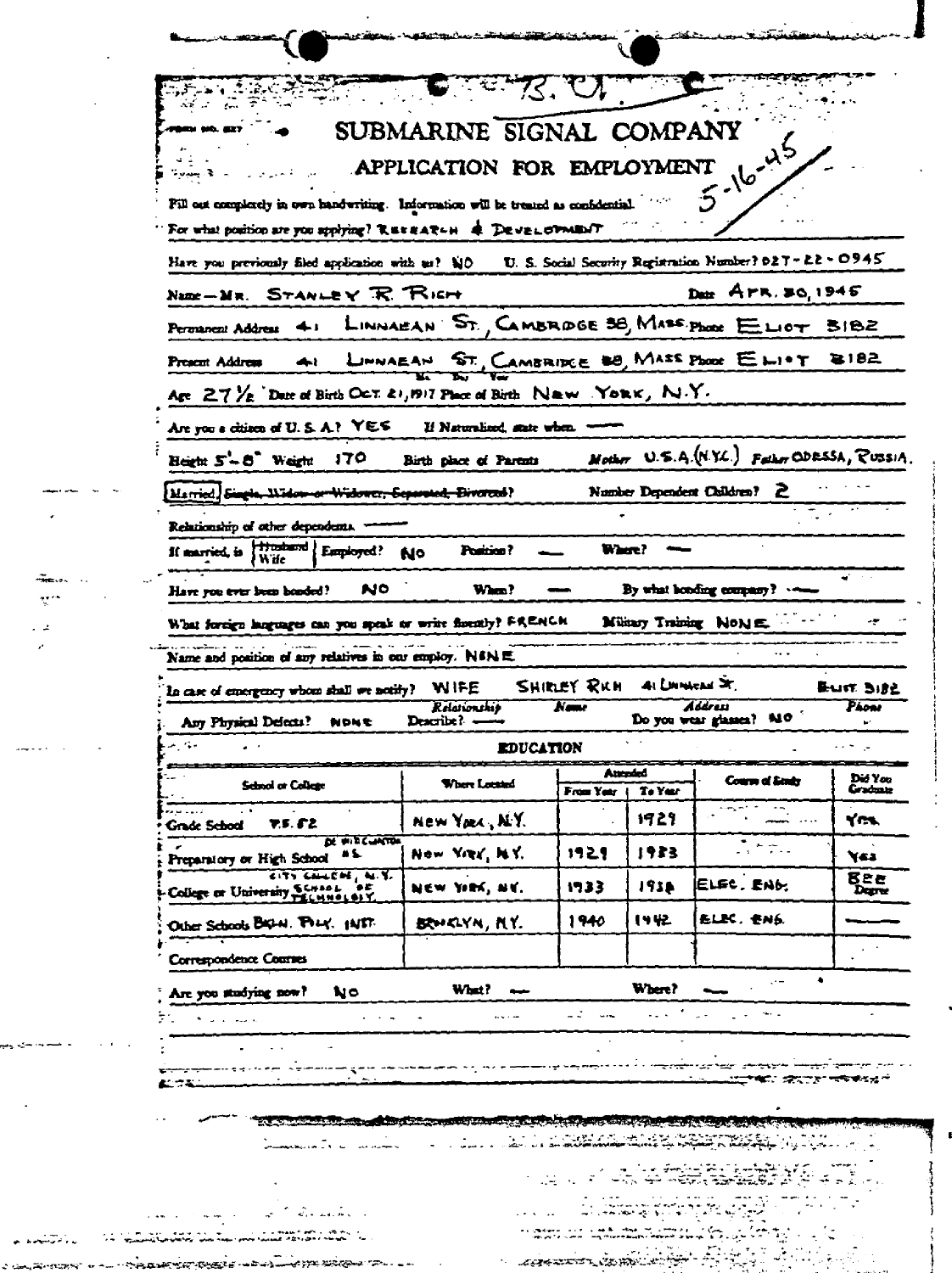|                                                                                                   | ta checking references.     | Show positions in order ecupied - PRESENT POSITION FIRST<br>Be specific and accurate $-$ This information may be used $-$ - $-$ |                                                       | EMPLOYME:                  |
|---------------------------------------------------------------------------------------------------|-----------------------------|---------------------------------------------------------------------------------------------------------------------------------|-------------------------------------------------------|----------------------------|
| Frum<br>τ.<br>Dan<br>Mo Yr.<br><b>Duc</b>                                                         | <b>Name of Company</b>      |                                                                                                                                 | <b>East of Depletes</b>                               | Position You Hald          |
| Ma Yr.                                                                                            | US NAVY, BU ORDHANG         |                                                                                                                                 | ORIAAICE                                              | <b>TIMIAE</b>              |
| j10/38 2/40                                                                                       | TORPEDO DESIGN BLCT.        | WASH D.C.                                                                                                                       | アデビオの                                                 | Enriness.                  |
| $A_12/40$ 4/43 Marchine DFCHE                                                                     | P.S.NAVE. RAMP              | U.S. NAVY YATS, N.Y.                                                                                                            | RADIO, UNDER WATER OUTSIDE                            | <b>SUPER VISINAL</b>       |
|                                                                                                   | MAVY YARD, N.Y.             | <b>BKLN , SLY.</b>                                                                                                              | <b>SOU HIS</b><br>INSTALLATION,<br><b>MAINTENANCE</b> | ENGINEER                   |
| 73<br>4/43<br>5/45                                                                                | HARVARD UNIV.<br>UNDERWATER | CAMBRIDLE, MACC.                                                                                                                | RESEARTH                                              | うたんしゅん<br>我たちたぬ我の中。        |
|                                                                                                   | SOUND LAS.                  |                                                                                                                                 |                                                       | ASSOCIATE                  |
|                                                                                                   |                             |                                                                                                                                 |                                                       |                            |
|                                                                                                   |                             | REFERENCES OTHER THAN PORMER EMPLOYERS OR RELATIVES                                                                             |                                                       |                            |
| <b>News</b>                                                                                       |                             | مستقف                                                                                                                           | Trainm Prakin                                         | Sure Whether Relative      |
| <b>R.L. Patres</b>                                                                                |                             | NEW YING WAVEYARD                                                                                                               | CHIEF INIPECTUR                                       | ыo                         |
| DR. HARND KNAME                                                                                   | ГR . М. О.                  | <b>INARVARS DAIV.</b><br>UNDERWATER SOUND LAB                                                                                   | RESEARCH ASSO                                         | uo                         |
| <b>DR. L.D. LEET</b>                                                                              |                             | INARVARD ONIV.                                                                                                                  | FROFFISCOR OF<br><b>GEO-THYSICL</b>                   | No.                        |
| Draft Information -- Present classification. $\frac{2.15}{1.5}$                                   |                             | Flave you ever hom classified 4F or Limited Service?IN.D                                                                        |                                                       |                            |
| How long have you resided at present address? $1\frac{d}{dx}$ YEARS.                              |                             |                                                                                                                                 |                                                       |                            |
| With whom among those connected with this company are you acquainted? E.E. TWENER., V.H. BENISFE. |                             |                                                                                                                                 |                                                       |                            |
| H. 子F# IFF BR .                                                                                   | RICHAEDEON , N. RIORDAN.    |                                                                                                                                 |                                                       |                            |
| In what manner did you hear of this opening? Twinous w                                            |                             | <b>EE TORNER</b>                                                                                                                |                                                       |                            |
| ATTACH HERE                                                                                       |                             | State fully types of work in which you are proficient.                                                                          |                                                       |                            |
| RECENT SNAPSHOT<br>OR PHOTOGRAPH                                                                  | RESEARCH                    | DEVELITMENT                                                                                                                     |                                                       | ALOUSTICS & COMMUNICATION. |
| DATE TAKEN?<br>Nov., 1944.                                                                        |                             |                                                                                                                                 | TRANSMISSION                                          | LINCS.                     |
|                                                                                                   | TESTING                     | AND EVALUATION IN RESEARCH.                                                                                                     |                                                       |                            |
|                                                                                                   |                             |                                                                                                                                 |                                                       |                            |
|                                                                                                   |                             |                                                                                                                                 |                                                       |                            |
|                                                                                                   |                             | If employed, when can you report for work? MAY 16                                                                               |                                                       |                            |
|                                                                                                   |                             | What starting salary will you accept? 6000                                                                                      |                                                       |                            |
|                                                                                                   |                             |                                                                                                                                 |                                                       |                            |
|                                                                                                   |                             |                                                                                                                                 |                                                       |                            |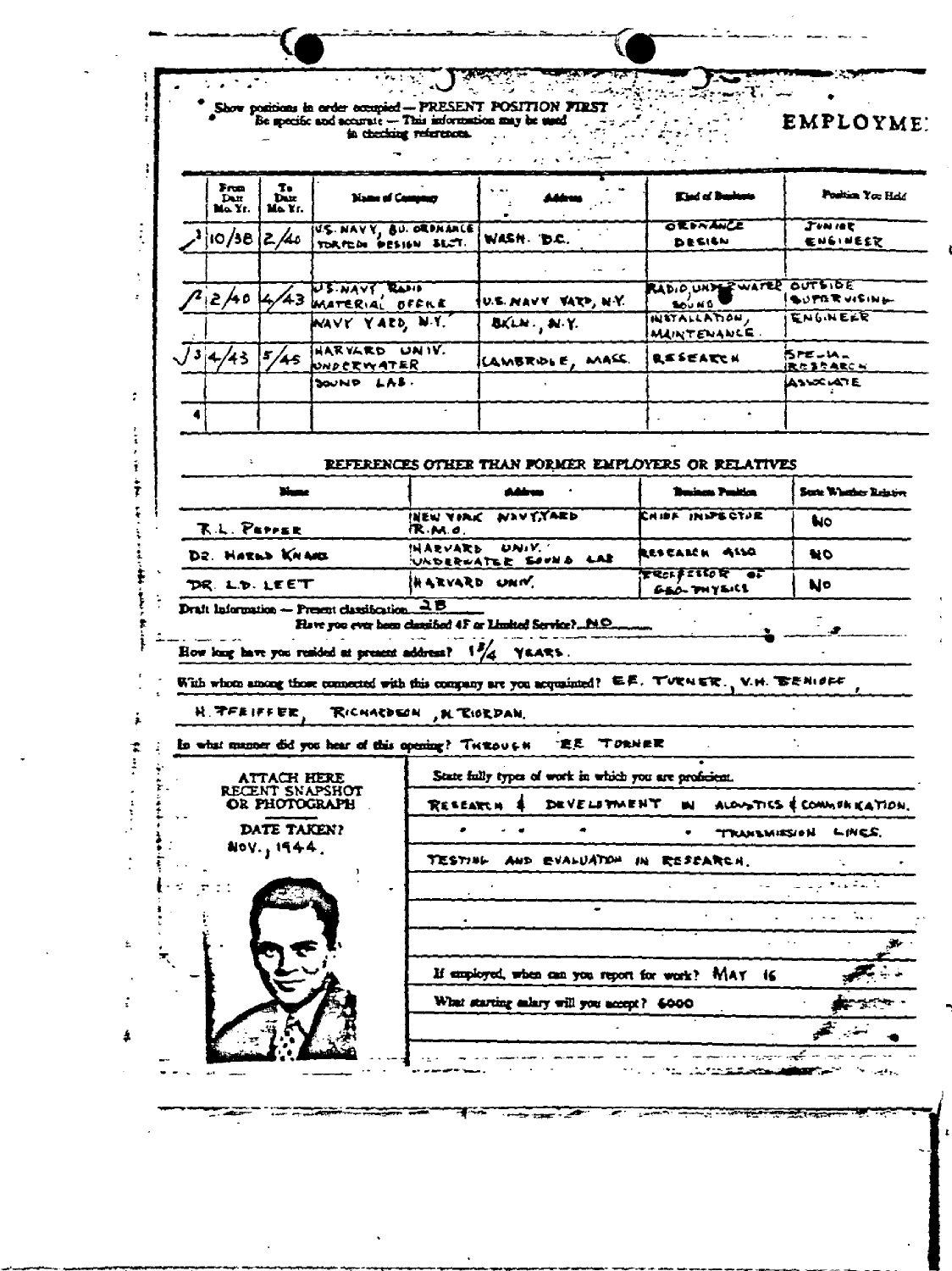SUBMARISE SIGNAL CO. PERSONNEL SEX TTY QUESTIONNAIRE SENA ELECTRICAL ENGINEER - on Re search **MENT** STANLEY  $O$ *WERT*  ${\bf R}$ ich Sт MASS MERIDGE 30 LINNARA CAMBRIDGE 50 Mass i B WALKEI 1917 ϽϲϮ **Brand NEW YARK**  $\overline{1}$  and  $\overline{1}$ MARRIED **BRAWM** BRAHA 167 MALE WHITE <u>\_6 - 8</u> 3. Relatives: (List following pembers of family, even the  $T$ **Contras Many on Pens** MIRRIS REN (CONCR) 4761 BIWAY, NEW YORK AT USA **RUSSIA Bather:**  $USA$  $\boldsymbol{\mathcal{L}}$ S.A. Marker: USA -U.S.A. **Beaton:** SHIRLEY **Children RKH**  $J$ *v* $\epsilon$ EUGERIA RICH 2112 DAVIDSON ANS, N.Y. N.Y POLAND **KATE CONEN** USA. Parrotafor domest PHILIP COHEN-DECRACEO **Brathers** aad RHODA RICH GEESTEIN 4701 BWAY, NY, NY. U SA USA. 8. Education: Bigh Behast or Collage. Okaze has attended patry) 1942 **Carry Adds Seven Title Ranem 299 ATLANTIC AVE** Boset N. MASS  $\vec{v}$ /kr  $508.$  SUBAL CO. HARVARD UNIVERSITY UNDERVATER Camericae Mau 1966/43 5/29/45 HARVARD U. SOUND LAB. New York NAVY YARD Beneiva, N.V.  $y/a/r$  4/26/18 USNAVY, R.M.O.  $W_{64}$  DC - $\frac{1}{2}$  / 16/40 GUSTITONN AR U.S.NAM., BUDRO. ung ochs  $J$  $\mu$  $\nu$ , 1930 Sreducted from 12. Membership in organizations: (List all organizations of which you are or have Anerican dart of the tape 737-1938 Valoor, CCN Kilipty Tech نعصتى مينه Harond Universi Signaa Xi 18 V. le. ort af first entry b 11. Foreign countries visited aluce 1930: (If foreign anni Cocrinina Venius Scree 1910 8/36 Vacation Canola 1/36 14. References: (Give names of three responsible citizens, not relatives or employers, who have known you the past 19 years.) Taxas Ka **T.T.** 11 New York n. y., BCh, n.y. John F. BOENBURG RADIATION LABORATION, M.L.T. 10  $\mathcal{D}_\mathcal{R}$ ,  $J$  MILLMAN ijius foutiner \Beneway, Between MR. WUNSCH  $\boldsymbol{\mathcal{L}}$ <u>Burchek</u> NEW YORK NY. ممهم د  $M2.204.17$ They Is. dy + 19 y 7 Ō PORN 434

÷.

ä,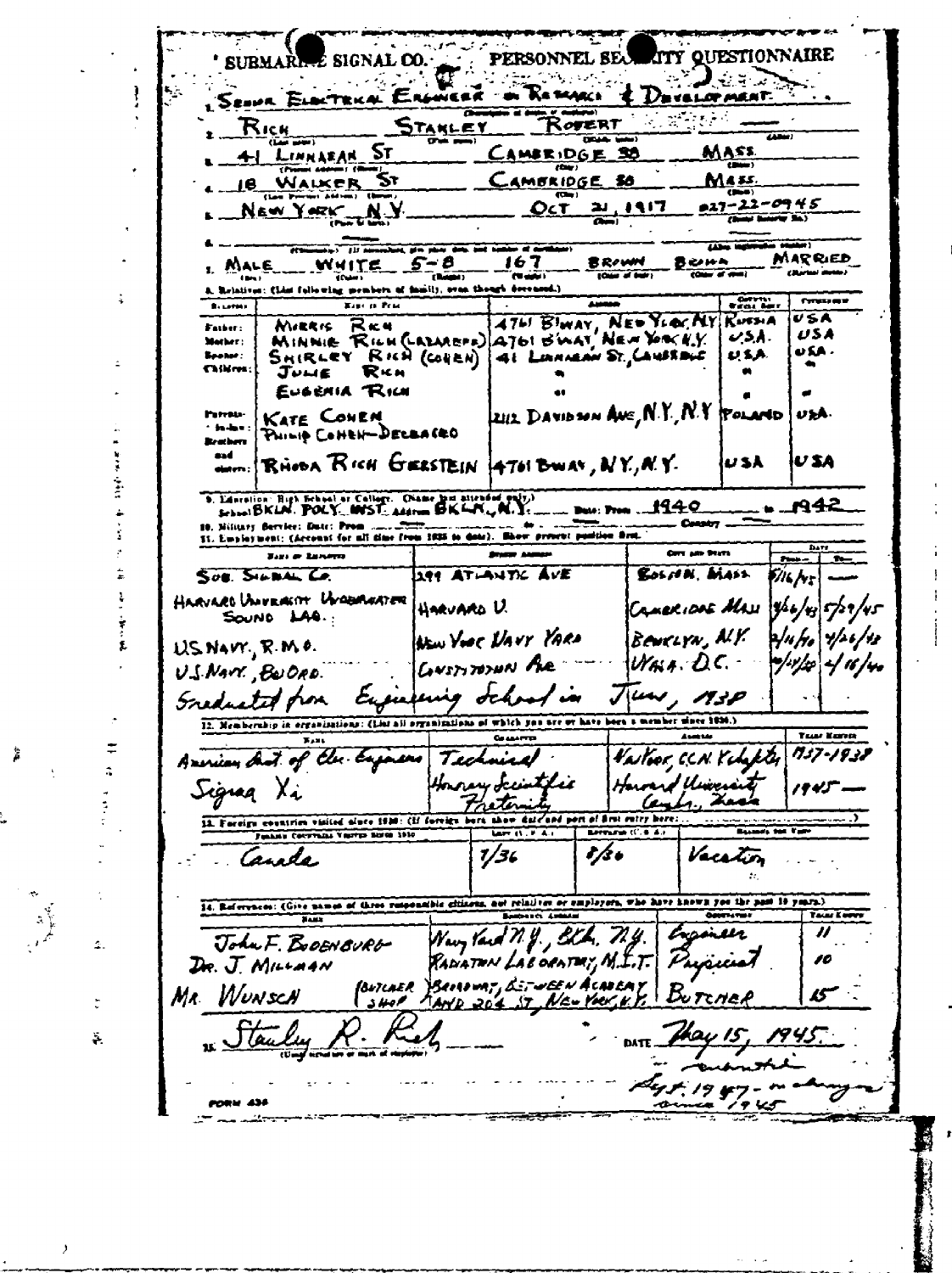# SUBMARINE SIGNAL COMPANY Tujur in lin

۰.

 $\frac{1}{2}$  ,  $\frac{1}{2}$  ,  $\frac{1}{2}$ 

المارا والتنافذ

 $\mathbf{y}$  and  $\mathbf{y}$ 

والمحافظة

 $\mathbb{Z}_+$ 

 $\sim 10$ 

나중은 정확하

 $\sim 10^{10}$  m

le,

 $\overline{\mathbb{Z}}$ 

 $\frac{1}{2} \sum_{i=1}^n \left( \frac{1}{2} \right)^2 \left( \frac{1}{2} \right)^2 \left( \frac{1}{2} \right)^2 \left( \frac{1}{2} \right)^2 \left( \frac{1}{2} \right)^2 \left( \frac{1}{2} \right)^2$ 

وأواليا والم

**THE CONTRACTOR** 

يعوض ومصعب

 $\sim 10^{-1}$ 

 $\sim 10^{-1}$ 

ميرا

المواقع التواصيح المناس

والمحا

ل المراجع المراجع المراجع المراجع المراجع المراجع المراجع المراجع المراجع المراجع<br>المراجع

سع

72.3753

مارجان كالمسرعت

للزلمان فابتلينا وأستراك فالمستعيد الدعد

ورائعون بالمتبعة العامات

漢

ś

BOSTON 9, MASS

## ار محمد از ان<del>تخابات اور</del> دیدار از<br>او انتخابات به حمد محمد با ما در این<br>او انتخابات به در **AGREEMENT**

ا المعلم بين المعالجين.<br>الموارد المشاركة المحلول المستقبل المستقبل المحلول المستقبل المحلول المحلول المحلول ال<br>المستقبل المحلول المحلول المحلول المحلول المحلول المحلول المحلول المحلول المحلول المحلول المحلول المحلول المح<br> WHEREAS, I have been granted permission to enter the premises occupied by the Submarine Signal Company or a part of said premises and/or have been or may be shown, given snd/or have or may otherwise obtain information relating to the national defense of the United States or relating to comfidential business of the Submarine Signal Occupany.

#### Now, THERPOIS,

يتماز فيجيبا

 $\omega^2$ 

a na matsayin a shekarar 1980.<br>Matsayin a shekarar 2002

 $\mathcal{L}^{(1)}$ 

 $\frac{1}{12}$ 

 $\frac{1}{2} \mathcal{L} \mathcal{S}_2$ 

Ż

 $\mathcal{F}_{\mathcal{F}}$  ,  $\mathcal{F}_{\mathcal{F}}$  $\mathbb{R}^2$  $\mathcal{L}_{\mathcal{A}}$ 

 $\mathcal{L}_{\mathcal{A}}$ 

お気にとっ

 $2.4\%$  .

 $\ddot{\phantom{a}}$ 

74 چ జూర్లో<br>విధ ನಿಂದ⊽ ಸಾಧಿಕಾ<br>ಸಿಕ್ಕಿ ಸಿಕ್ಕಿ ಸಿಕ್ಕಿ ಸಿಕ್ಕಿ ಸಿಕ್ಕಿ ಸಿಕ್ಕಿ ಸಿಕ್ಕಿ ಸಿಕ್ಕಿ ಸಿಕ್ಕಿ ಸಿಕ್ಕಿ ಸಿಕ್ಕಿ ಸಿಕ್ಕಿ ಸಿಕ್ಕಿ ಸಿಕ್ಕಿ ಸಿಕ್ಕಿ ಸಿಕ್ಕ

 $\sim 10^{-1}$ 

یب د سا

**化**反应

 $\sim$   $\sim$   $\sim$ 

÷.,

ني<br>براج

43

ا جا قد

 $\begin{array}{c} \begin{array}{c} 1 \\ 1 \end{array} & \begin{array}{c} 1 \\ 1 \end{array} & \begin{array}{c} 1 \\ 1 \end{array} & \begin{array}{c} 1 \\ 1 \end{array} & \begin{array}{c} 1 \\ 1 \end{array} & \begin{array}{c} 1 \\ 1 \end{array} & \begin{array}{c} 1 \\ 1 \end{array} & \begin{array}{c} 1 \\ 1 \end{array} & \begin{array}{c} 1 \\ 1 \end{array} & \begin{array}{c} 1 \\ 1 \end{array} & \begin{array}{c} 1 \\ 1 \end{array} & \begin{array}{c} 1 \\ 1 \end{$ 

 $\mathcal{L}_{\text{max}}$ 

بالداري وليتهم

مواري الأولاء

داني آهي.<br>البحير

MA.

ل ن€ر لونځ ل

<u> ಬಾಕು ಭಾ</u>  $\mathcal{P}_{\mathcal{P}_{\mathcal{P}}}\left( \mathcal{P}_{\mathcal{P}}\right)$ 

نصمنا  $\geq$ 

والمنافذ  $\begin{array}{ll} \alpha & \beta & \alpha \\ \alpha & \beta & \alpha \\ \beta & \beta & \alpha \\ \end{array},$ 

المواليين

v.

 $\sim$  100  $\sim$ 

RAGANINA SERIKUTANA<br>KABUPATEN TERRANG T

والمتحدث المتوجب المتع

Germani<br>Germani

والرابطينين للعربين فالرادي المرتبين

 $20004225522$ 

 $\mathbb{R}^2$  $\sim$  $\frac{1}{\sqrt{2}}$  .  $\sim 10^{-1}$ 

٠.

**Contract** 

تقد

 $\overline{c}$ 

ł.

Ŧ

ŧ

ŧ

 $\mathbf{C}$ 

 $\sim$ 

۷۵ و. ا. *پاست* تان<del>ده</del>.

fari<br>Est

#### 1, the undersigned, hereby agree as follows:

(1) I understand that the provisions of the Act of Congress approved 15 June 1917, including section three thereof, and reenacted by joint resolution on 3 March 1921, quoted in part below, apply to such documents of whatever nature as are marked "restricted" or "confidential":

"... whoever, lawfully, or unlawfully having pomention of, access to, control over, or being intrusted with any document, writing, each book, signal book, aketch, photograph, photographic negative, blueprint, plan, map. model, instrument, appliance, or note relative to the national defense, willfully communicates or transmits or attempts to communicate or transmit the same to any person not entitled to receive it, or willfully retains the same and fails to deliver it on demand to the officer or employee of the United States entitled to receive it; or whoever, being intrusted with or having lawful possession or control of any dorument, writing, eade book, signal book, sketch, photographic seguitive, bloeprint, plan, map, model, note, or information, relating to the national defense, through gross megligence permits the same to be removed from its proper place of custody or delivered to anyone in violation of his true, or to be lost, ecolon, abstracted, or destroyed, shall be punished by a fine of not more than \$10,000 or by imprisonment for not more than two years, or hoth . . . "  $\sim$ **Committee Latin** 

(2) I agree properly to safeguard and/or promptly to return to the Company any and all documents of whatsoever nature relating to the national defense of the United States or to confidential. business of the Submarine Signal Company which have been or may be received by me.

(3) I agree that I will keep secret and confidential any and all information of whatsoever nature . When a set the selecting to the national defense of the United States or to the confidential business of the Submarine sections. Signal Company which has been or may be obtained by me and I will not disclose or supply any information regarding the same to anyone not entitled to receive it. الدائفة أأرجال  $\sim$   $\sim$   $\sim$ 

 $\sum_{k \in \mathcal{A}_0}^{\infty}$  (4) I hereby certify that I am a citizen of the United States. الارتباطية بعدائه  $\mathcal{L}^{\mathcal{L}}$  . ಸುಮಾರ್ ಎಂದು ಮಾಡಿ Day 16 1945 لمنادره شدا بالحراء وإيشاطيا والإفراقية إبار بنجاء - ಸೌಂ Do <u>NAME</u> ر<br>د مولد د هم د مول las **Riened** Witnes: ting<br>Papa p 41 Linnaean Ji. (AMBRIDAF Address: ತ್ರಿ ಕನ್ನ المايم **Exit** ÷

Employer:

Position :

state of the co

 $\sim$   $\sim$ 

 $\ddot{\phantom{0}}$ 

known with states and an employee of the Submarine Signal Company, please fill in the following: "What

÷.

.<br>اب